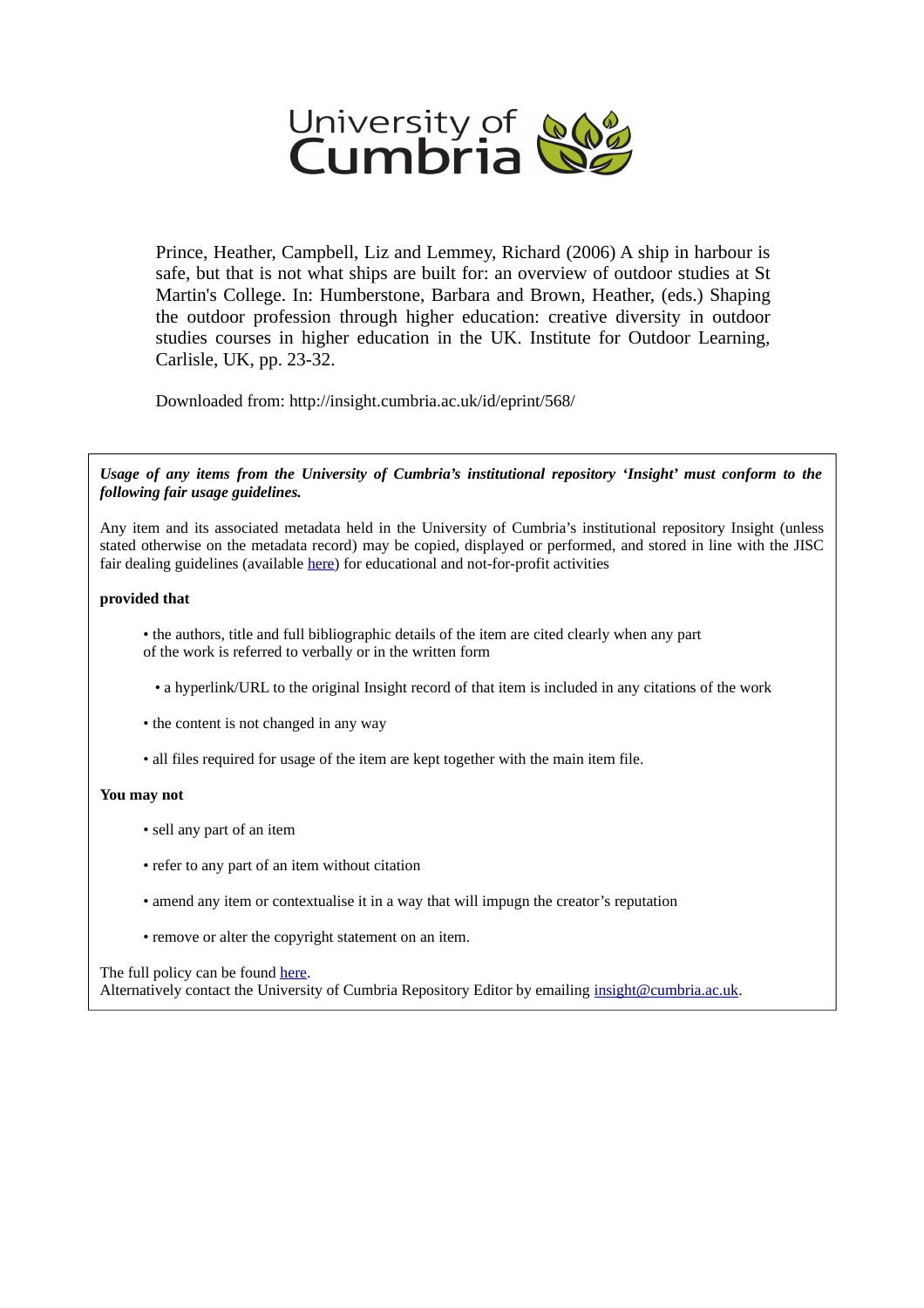# Shaping the Outdoor Profession through Higher Education

Creative Diversity in Outdoor Studies Courses in Higher Education in the UK

Editors: Barbara Humberstone and Heather Brown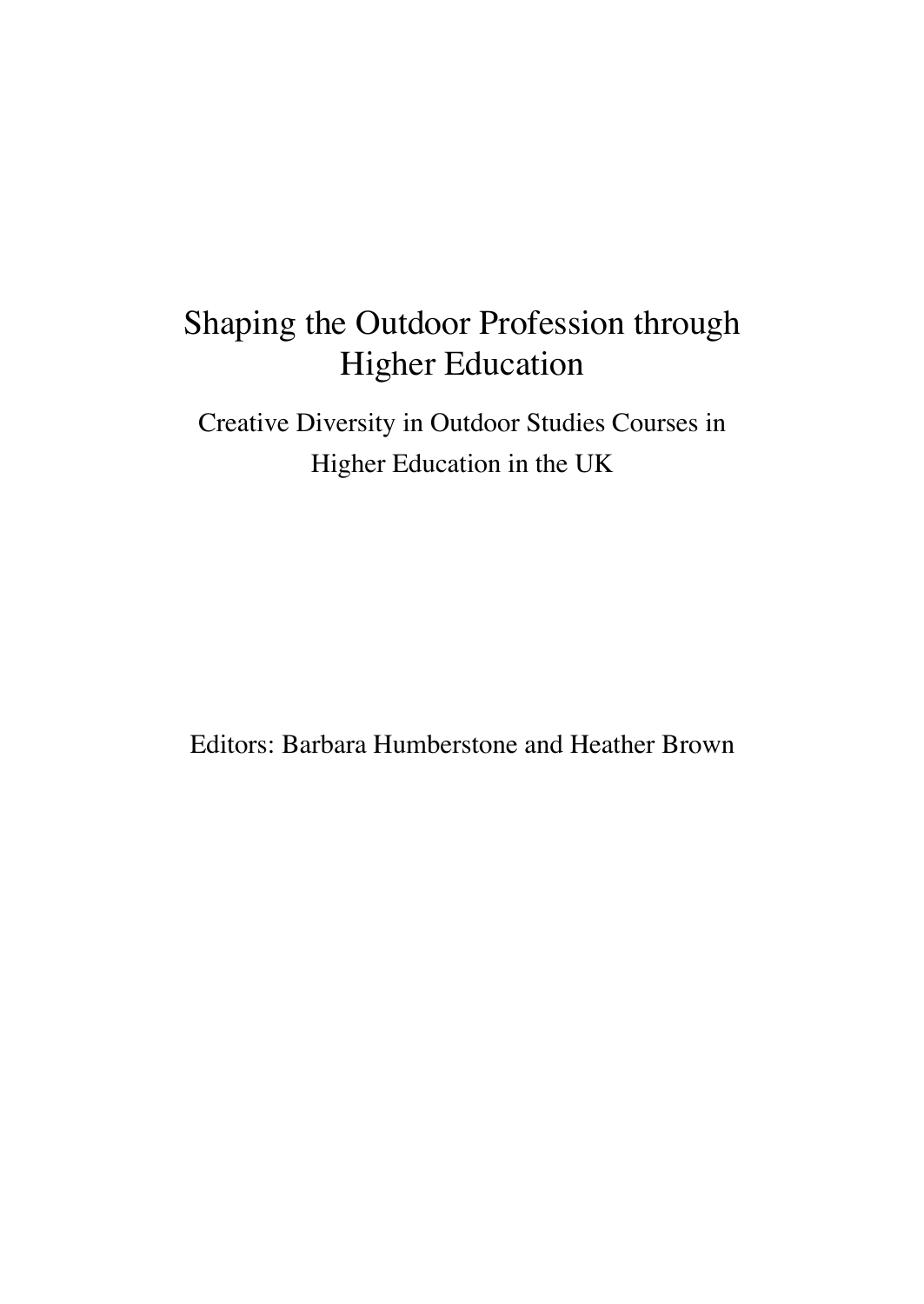# **"A ship in harbour is safe, but that is not what ships are built for" An overview of Outdoor Studies at St. Martin's College**

# **Liz Campbell, Richard Lemmey and Heather Prince, St. Martin's College, Ambleside**

# **The ship and its origins**

Sea-going vessels come in all shapes and sizes with different hulls and rigging. Different people view them through different eyes. The vessel that is Outdoor Studies at St Martin's College is one of those well-loved craft of indeterminate class that has been so constantly trimmed and re-fitted, it isn't the vessel it was. However it handles well in most conditions and the crews pass through happily enough.

The keel was laid over thirty years ago by Colin Mortlock, and was designed for small crews and high performance, an Advanced Certificate in Adventure Education. She sailed far and wide and the crews weathered well, sailing demanding courses under a strong navigator. The strengths of this approach were soon recognised and offers came to add a new dimension to Initial Teacher Training at Charlotte Mason College, developing in student teachers those characteristics that constitute a well-rounded crewmember.

Colin's models and views on key human qualities and self-reliance, as expounded in his book *The Adventure Alternative* (1984), were a prescriptive philosophy that underpinned all elements of the course, be they planning, performing or reviewing. Such a strong structure provided clear direction and was found by many to be inspirational. Adventure and peak experience were central themes evolving into a holistic philosophy; in a nutshell, a balanced awareness, respect and love of self, others and the environment became the course objectives.

Latterly the thinking has moved away from Mortlock's prescriptive philosophy and key human qualities, (for example, courage, compassion, determination, integrity, humility and self reliance), towards encouraging students into a process of philosophical engagement, largely under the aegis of Mortlock's successor, Jack Parker. In addition, while the course kept its focus on adventure, this was complemented by a new emphasis on environmental sustainability and personal and group development.

The sponsors of initial teacher training and the requirements of the National Curriculum increasingly dictated both the range and content of the course, limiting opportunities for creative teaching and learning. While what was being done was still of value, (Lemmey, 1999; Prince, 1999), the full potential of the Outdoor Education provision was restricted. In effect the commitment to self-realisation and the development of personal philosophies had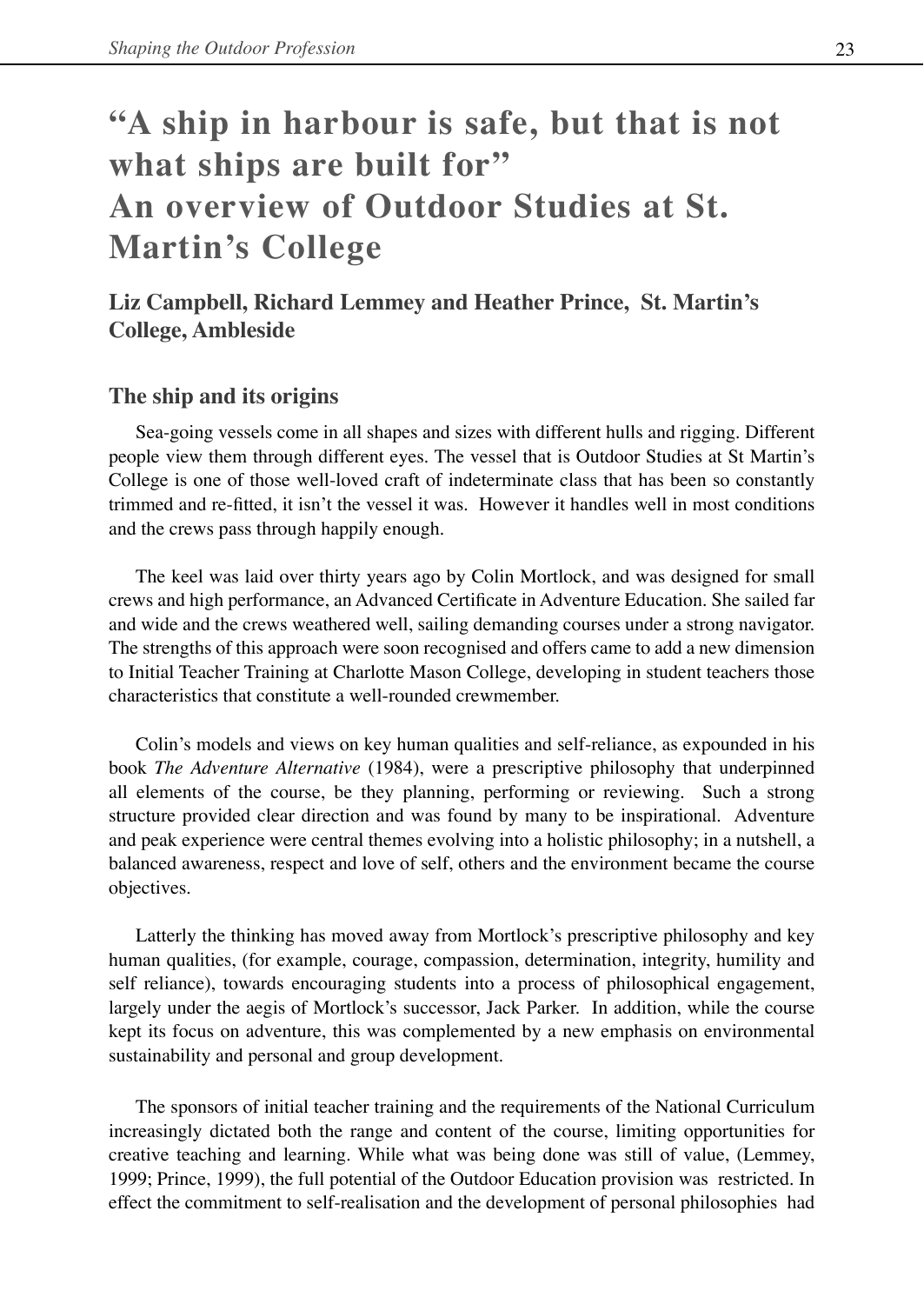been replaced by the demands of the Office for Standards in Education. The national move towards a utilitarian curriculum meeting the needs of the economy lay uneasily with these core philosophical commitments, and the course eventually broke its moorings and became a free-sailing undergraduate degree, the Outdoor Studies BSc.

Over the last seven years provision at Hilltop has expanded from one vessel into a coherent fleet comprising; a BA, BSc and Foundation Degree in Outdoor Studies; a Graduate Apprenticeship Programme in Outdoor Education and Development Training and an MA in Development Training. The crew numbers over two hundred and the staffing and resources have grown accordingly. Twenty years ago, the captain and first officer worked in two temporary classrooms. Now nine officers, associate lecturers and supporting technicians and administrators are housed in a purpose designed teaching and resources building. The building stands on the hillside, separate from, but close to the main college, and offers a glorious view across Ambleside to the fells of Loughrigg and beyond.

There is a management structure within the ship's complement yet everyone plays his or her part in plotting its course. The captain and officers are from very diverse backgrounds and the original prescriptive philosophy for the course has evolved into a continuing dialogue and practice that presents itself as an analytical and critical process to the crew. As part of this process, the crew are introduced to a range of philosophical positions and the basic ideas of critical theory as presented, for example, by Scott Wurdinger (1997). Through the identification of assertions and assumptions and the generation of questions, students are equipped with a method of philosophical enquiry. The development of the philosophical curriculum is an on-going process with critical thinking at the core.

As well as considering experience in the light of particular prescriptive philosophies, such as Mortlock's and Hahn's, students are presented with a range of relevant experiences within which to develop their own philosophical positions. Perhaps the most extreme example for BA students is spending five days in a remote mountain area with no map, no watch, no compass and no other, non-essential, equipment. This gives an opportunity to ʻlet the mountains speak for themselves', a time in the wilderness to experience and reflect. The prerogative of getting directly in contact with nature is one of the central philosophical themes of the course: the importance of learning what nature has to teach. Heightened awareness, clarity of perception, quality of thinking, informed response and sustainable behaviour are central to students' progress through their chosen field.

#### **Philosophical issues**

As the vessel has had major re-fits twice in its life and the officers and crew have changed, it is worth noting that each planned voyage reflects not just the vagaries of the weather, but also the capabilities of those on board. How has the crew changed? It is interesting to note that both Hahn and Mortlock were staunch critics of much of the contemporary youth culture of their times. Therein lies the danger of the ʻyoung people nowadays' critique. Are the crew significantly different now? Given the rider that it is almost impossible to know empirically, from an impressionistic point of view it seems not. Young people have probably always had a hedonistic streak. The crews' wealth and technologies have changed, as has their popular culture, but essentially their passions and motivations in the outdoors are the same.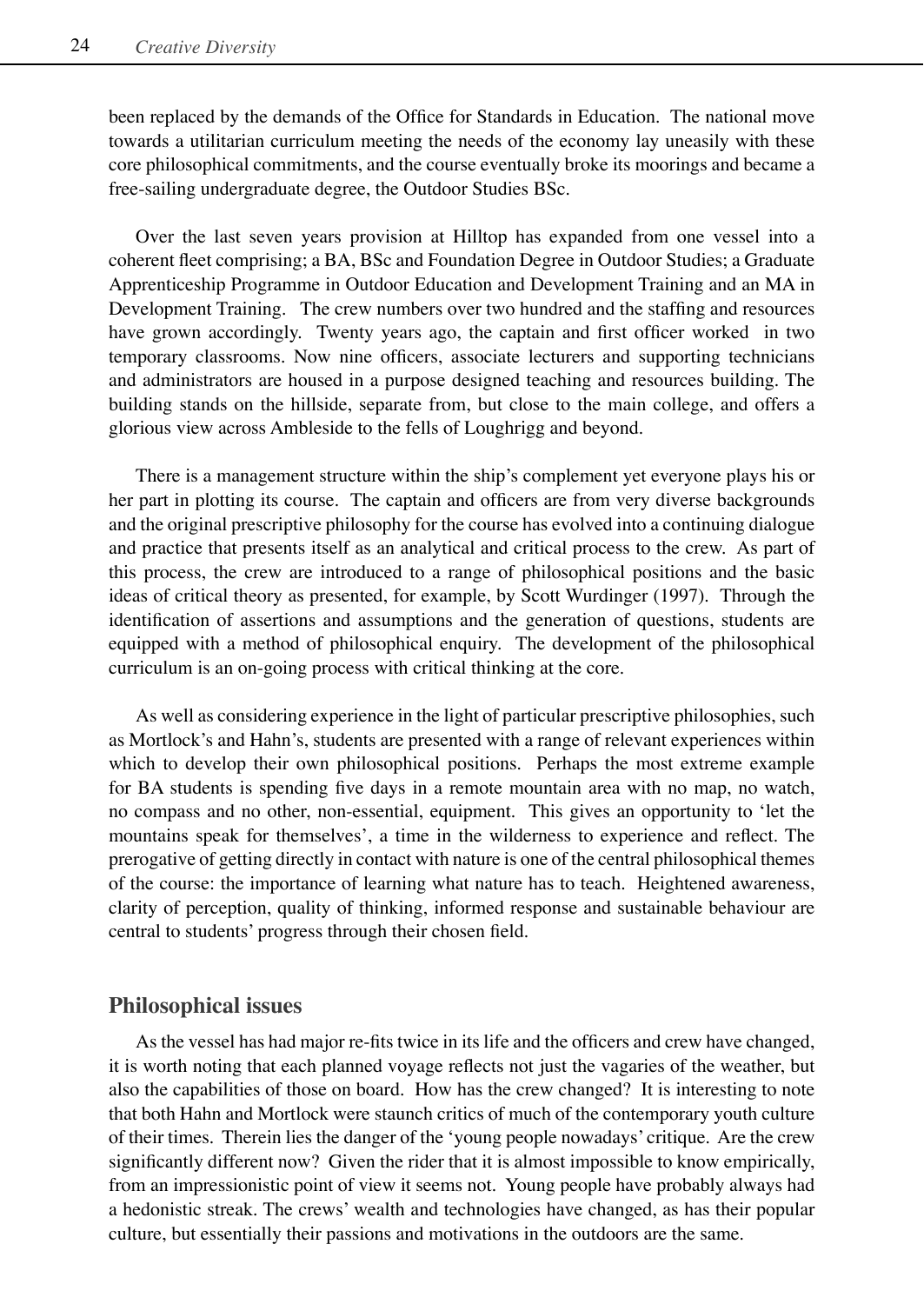The outdoors is the environment that has been shaping our genes for the last 450 million years. Arguably, if our potential is to be realised, our genes must be exposed to the outdoor environment that has selected them as fit. Our human environment may change rapidly but fortunately our genes are more reluctant and our current crew still get the same thrill from natural beauty and physical performance, from the seasons, from finding shelter, from making fire, from preparing food, from chasing and being chased, from being secure in foul weather, from co-operating and from being alone. Outdoor Studies both builds on these primal needs and offers the capacity to reflect critically on their contemporary relevance.

The issue of the sustainable use of resources poses difficult philosophical and ethical questions for the running of the course. Of these, none is so stark as the balance that must be struck between the positive personal effects and negative environmental impacts of expeditions. Can a two-week environmental expedition to the Picos de Europa be reconciled with the fact that many students will be using short-haul jets to get there? Other dissonances also have to be faced, not least the conflicting needs of safety and adventure. Both are issues of balance, and the need to compromise without being compromised illustrates how philosophical debate has to be live in the running of the ship.

We may interpret how we interact with nature and present our philosophies in so many different ways. On our ship we don't all share the same positions and the captain's cabin can be a noisy and occasionally argumentative place. What unites us is a belief and passion in the power and sanctity of the environment and an undying optimism. If there are genes for caring and optimism, then our Outdoor Studies team of officers has a number of them. What better could suit us for survival and what more important qualities are there to nurture in our crew?

In summary, Outdoor Studies at St Martin's, (erstwhile Charlotte Mason College, then Lancaster University) has weathered a variety of storms and continues to wrestle with a range of philosophical and ethical issues. Mortlock's objectives of fostering a balanced awareness, respect, and love of self, others and the environment are still maintained. However, they are now achieved through a more open, questioning, self-reflective process rather than through a prescriptive philosophical structure.

## **The voyage**

It is the end of September and the ships have been scrubbed down over the summer. The BA/BSc Outdoor Studies ship lies in harbour waiting for the arrival of the crew; the FdA ship is running with the wind, on the homeward leg of its voyage, and will not set sail on a new voyage until January; and the ʻroll on, roll off' MA vessel continues its year round journey, comprising a series of short, linked, crossings picking up a new officer and complement of crew for each one.

On the BA/BSc vessel the new crew arrive first, some believing they know how to sail and just what the voyage will entail; others not sure why they have signed up. Some are attracted by the words in the brochure but are not sure if they will like the reality; others have selected this voyage against the advice of their school or family; few feel that they have been impelled into sailing on this particular ship; it is their own choice. Some view themselves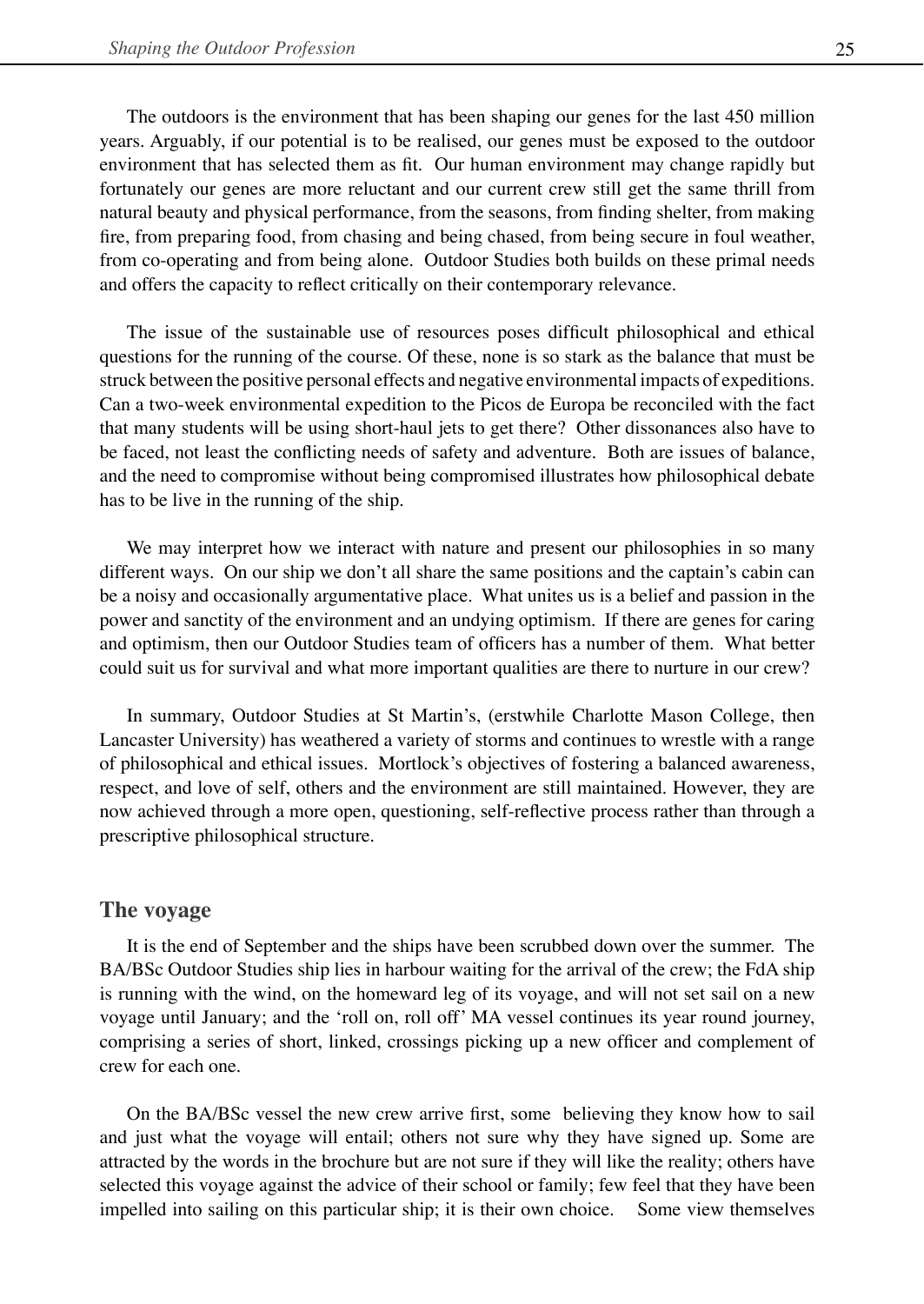as embarking on a three year relaxed voyage travelling as passengers or guests. Little do they realise that their role and understanding of the process will gradually change and that they will leave prepared to work hard and independently in their own field, able to determine the course of other ships and perhaps, if they choose, the course of a whole fleet.

At Level 1, all crew follow a set curriculum that focuses on developing knowledge and understanding in five main areas:

- the academic skills that are needed to enable them to perform to their potential during their three-year passage;
- where this ship fits into the fleet, the nature and design of other vessels and the philosophical base on which the fleet has been built;
- the technical and group work skills that will help them work effectively together;
- the historical and geomorphological origins of the landscapes of the home port;
- the broader ecological concepts and the implications of these for us as individuals, and for ecosystems as a whole.

Throughout Level 1 the emphasis is placed on enabling students to understand what it means to be on this ship and to see the opportunities that exist already or that they might create for themselves in the future.

Throughout their voyage, but particularly at Level 1, crew are encouraged to explore their own learning styles and strategies and to experiment with new ones. Conventional roles are challenged by innovative and varied teaching styles, and the use of experiential learning to help the crew engage with concepts and ideas, encouraging a deep approach to learning from the outset (Gibbs, 1992a). Although many lectures are delivered to the whole cohort, (55- 65 students), the crew are impelled into personal engagement in sessions through the use of techniques such as cross-overs or envoying, snowballing and listening triads. These methods have been shown to be effective in developing good speaking and listening skills (Gibbs, 1992b).

At the beginning of Level 2 crew make a choice between the BA and the BSc degree. The BSc offers a scientific approach to the subject area with an emphasis on the study of environments and human interactions with them. The BA has a more ʻpeople centred' approach with a focus on behaviour, motivation, and human responses to mountain environments and cultural landscapes. Students also choose two, from a possible four, optional modules.

At this Level students have to develop links between theory and practice. Returning to the metaphor they are encouraged to move between different parts of the ship taking on areas of responsibility, supporting the new crew and learning to apply their theoretical knowledge. They learn the intricacies of the rigging, how to trim the sails and to respond to the unexpected. They become resilient sailors, better able to anticipate problems and access support to solve them.

 In April of their second year the crew leave Ambleside for a few weeks and travel independently to the Picos de Europa, Northern Spain. These journeys, solo or in small groups, can be rich and colourful experiences. There are stories of broken down cars, man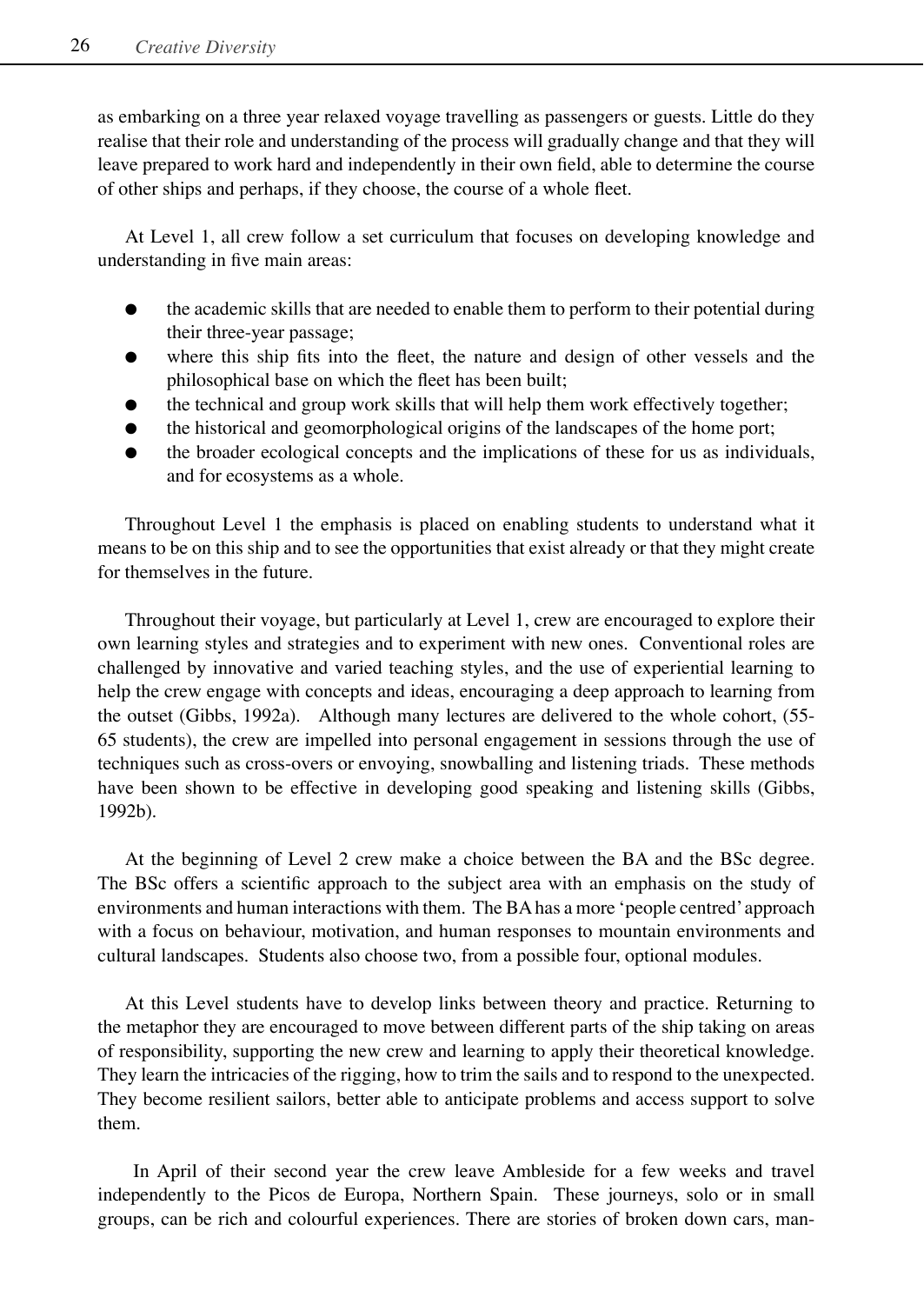eating surf, missed ferries, epic cycle rides, and thefts, but the travellers are united by the excitement of having had to cope with the unexpected. Fifty-five young people each taking on the responsibility for an unpredictable 1200-mile journey.

On the designated day in May the crew rendezvous with the staff in the Picos de Europa. The atmosphere is one of coming home, meeting old friends and sharing tales of adventures and, for most, a welcome return to the security of a structured day. Ambleside staff are joined there by experts from the UK in the fields of alpine flora, freshwater ecology, ornithology and by Spanish National Park Wardens, local mountaineers and translators.

The independent journey to the Picos, the new and spectacular environment, the different and varied cultural landscape and the residential setting create a stimulating learning environment. Add to these points careful planning, the luxury of small groups, negotiated work patterns, individual project work and round the clock tutorial support, and it is hardly surprising that for many this is the most powerful learning opportunity of the three year voyage.

The curriculum at Level 3 builds on the work of the first two years and explores its application in a number of vocational and academic contexts. At this level students can specialise. They have a free choice of subject area and methodology for their 10000 word research dissertation and can elect 4 out of the remaining 6 modules. Students are encouraged to take an increasing level of responsibility for their own learning. This is achieved through mini presentations, seminar work, negotiated content and delivery style.

The course has an expanding Erasmus programme and currently has well-established exchange agreements with ships based in the Czech Republic, Norway and Germany. Normally a few of our students study abroad for part of their second year and visiting students join us for three or four months taking modules from Levels 2 and 3. These visiting students and staff give an insight into how other outdoor boats are built, they have spent their outdoor lives sailing on quite different ships, yachts and dinghies and offer a fresh perspective on the nature and purpose of the fleet. (Martin, Franc, & Zounkova, 2004). Of particular significance is the deep connection with the environment they appear to have, which often forms part of a well articulated philosophy on sustainable living.

It could be argued that Outdoor Education in the UK over the last 10 years has done little to foster this deep connection with the environment amongst our young people. Students when they arrive on board our ship struggle to identify 3 or 4 species of tree let alone to know and understand where they grow, how they are harvested or which wood will make the best mast, decking, or firewood. Nor, typically, do they know all that much about the huge impact human societies are having on forests and other ecological systems, and what lifestyle changes we might need to make to turn this around. Looking at the formal Outdoor Education provision in the UK Higgins (2002) identifies a pattern of change from what he terms ʻexperimental' education to ʻrecreation'. Voyages are getting shorter, and taking place in more spectacular ʻinstant thrill' locations. The crew are often passengers, protected from real risk and real responsibility. The UK fleet could be seen as being in The Doldrums, (Higgins, 2003), and we believe HE has a responsibility to play a pivotal role in setting a new course.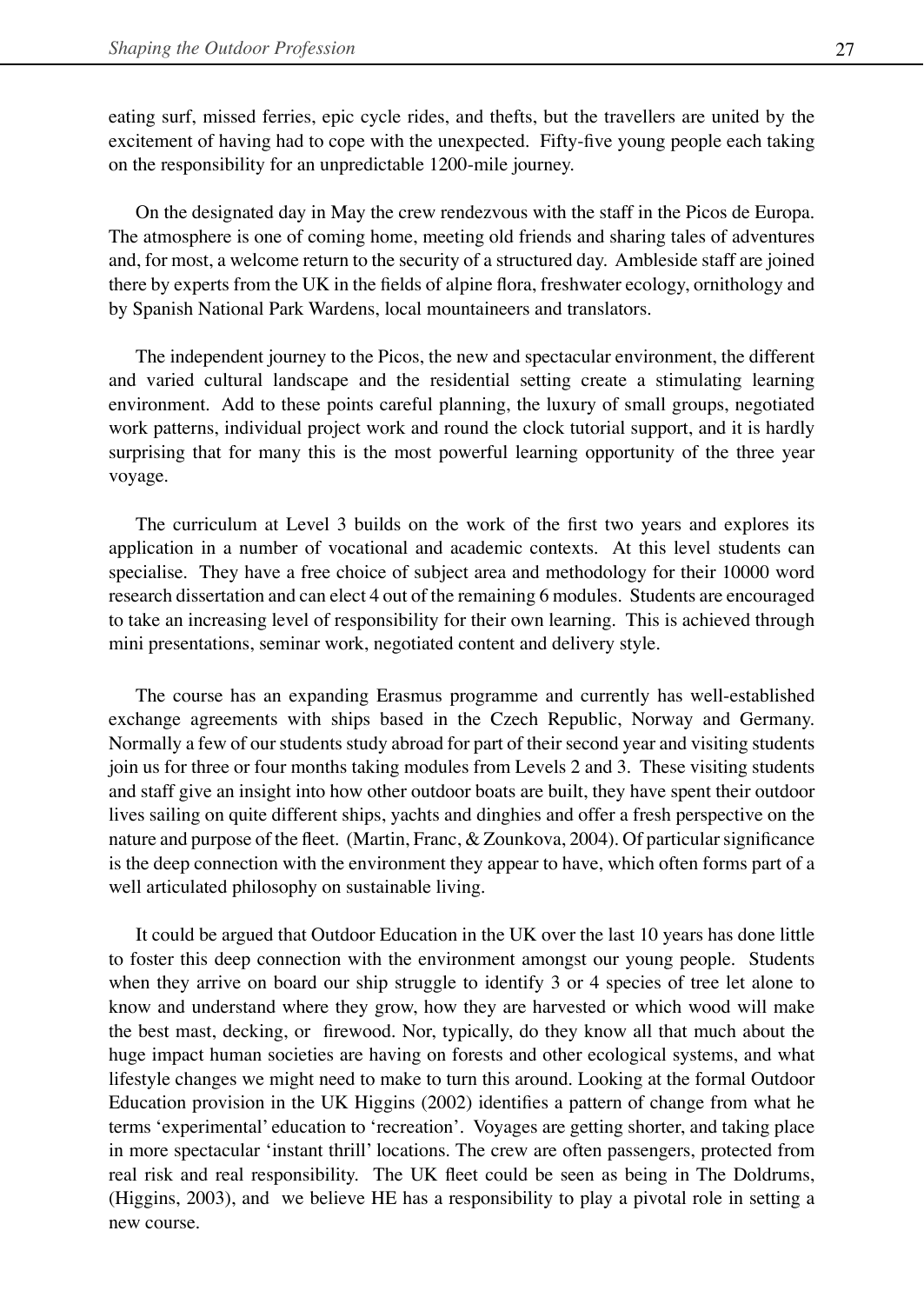# **Pedagogical issues**

Student to staff ratios are, and will remain, an issue for our ships. We approach this problem as creatively as we can and try to focus our staffing on key areas. At level three, for example, these are dissertation tutorials, advanced outdoor skills, seminar work and short focused work experience. The work experience includes a number of practical sessions working with pupils from inner city schools, from small rural schools and with students and adults with mental and physical disabilities. These opportunities are not simply a case of visiting other craft and exploring what they have to offer - students might well have to work with young people and teachers who have never seen a boat before! They have to justify their design, then build and sail their own craft, which, by definition, has to be fit for purpose in the new environment. Assessment is based on critical reflection of this process. The importance of the inclusion of supported work experience at undergraduate level is emphasised in the report Higher Education in a Learning Society (Dearing, 1997) and will be included in the next refit of this vessel in 2007.

The development of Outdoor Skills amongst our crew is also something of a dilemma. The new crew inevitably arrive with a range of experience and often a perception (to some extent grounded in reality), that as graduates they will need to hold qualifications in a range of national governing body awards to get meaningful employment. In an ideal world, each student would have his or her own curriculum to fit his or her own career pathway. The world of HE seems far from being ideal for the development of outdoor skills. Yet there are still exciting opportunities.

One opportunity we try to capitalise on is the inclusion of journey-based work. As mentioned previously, the current trend in society is towards ʻfast burn', ʻpark and play' type of outdoor activities at the expense of the more traditional longer duration, journeybased activities. Whilst these approaches are not mutually exclusive and both have inherent potential value, it could be argued that the second approach offers greater opportunity for participants to take on real responsibility and to manage the decision making, resulting in deeper learning. Journey-based work is included at all levels.

Another opportunity we try to offer our students is the opportunity to progress from being a beginner at a chosen activity in first year through to being able to complete one of the advanced skills options in third year. This progression, supported in part by taught sessions and in part by allowing students access to college equipment for practice in their own time is viewed as a key element of the course. This year students have sea kayaked in the Outer Hebrides, ice climbed and canoed in Scotland, kayaked and rock climbed in the south of France.

The assessment of competence in practical skills remains contentious. Whilst it will never form a major part of the assessment it seems logical, in a degree of this nature, to attribute some marks towards it. The dilemma then is how to do this. How do we measure performance? Do we reward those who are (already) competent or those who put in a lot of effort and make significant progress? Do we award awareness and understanding or simply value absolute level of performance?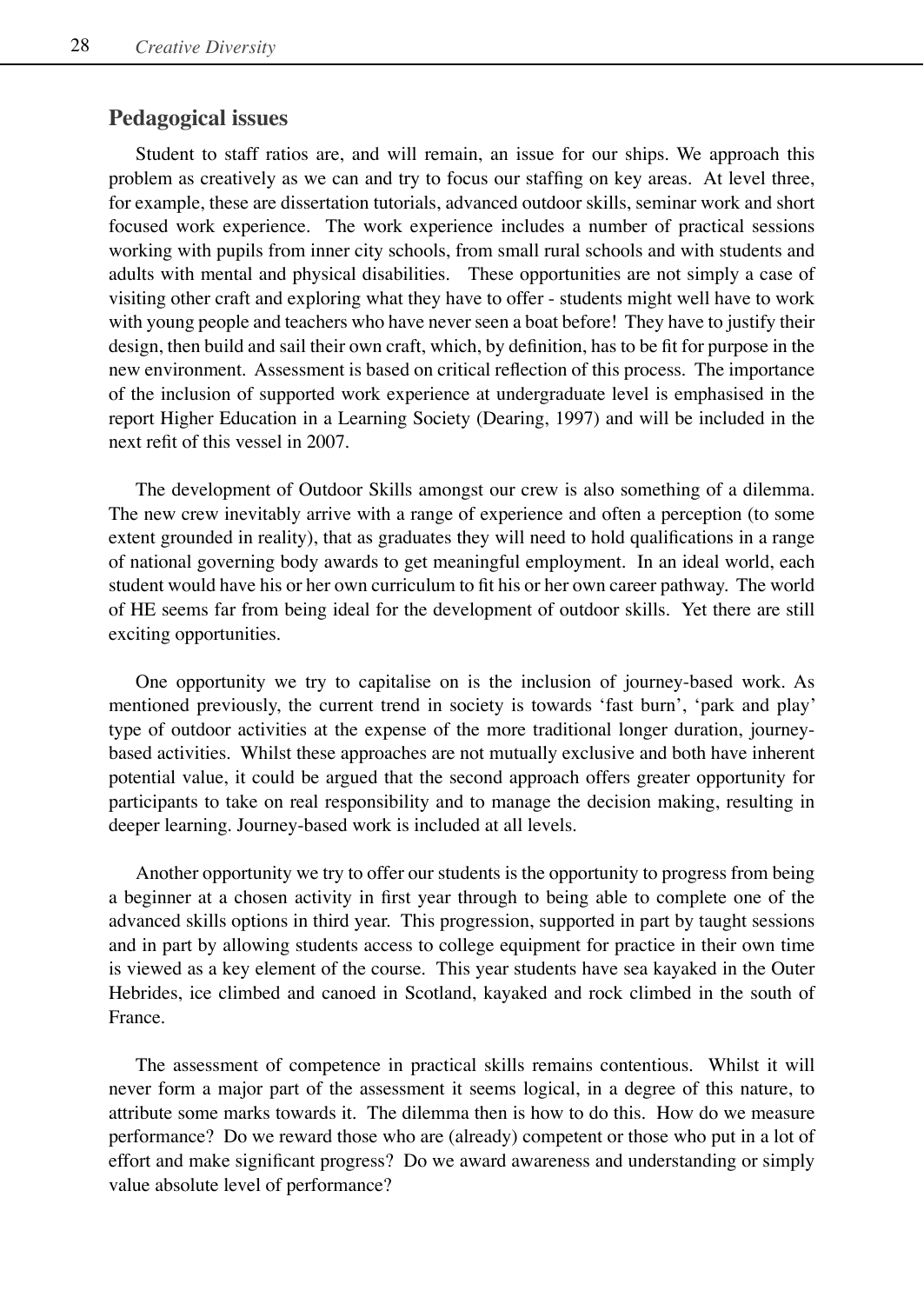The management of safety is clearly a fundamental part of outdoor skills teaching and learning and throughout the voyage the crew are encouraged to be involved in this process. As individual crewmembers become more skilled at an activity and the associated decisionmaking, the expectation is that they should take on greater responsibility for personal and group risk management. Modules at level 3 are designed to facilitate this.

Our voyages are fairly autonomous and it would be easy to lose contact with the other vessels in the wider outdoor industry fleet. Maintaining currency in all aspects of our work is therefore an important focus for us. Our industry awareness is enhanced by partnerships and close communication with a range of charitable trusts and organisations in the private sector and public sector. We also have strong links with several HE and FE Outdoor providers. Some of these courses share similar philosophical values to our own and in terms of the metaphor could be said to be tied up alongside us; others, where the links are not so well developed feel as though they lie at anchor some way out. We feel that building strong links, sharing experiences and developing an HE fleet with a clearly defined identity seems to be an essential element in developing the provision of Outdoor Education within the UK. The time pressures of work in HE make this a difficult goal.

To summarise, if you board a St Martin's Ship as captain, crew or cabin boy you will be involved in the creative planning of future voyages, you will be asked to work hard to achieve the goals of the current voyage and encouraged, in all aspects of your life, to emulate the words of Mark Twain,

"…throw off the bowlines, sail away from the safe harbour. Catch the trade winds in your sails. Explore. Dream. Discover."

#### **The end of the voyage and beyond**

One of our officers, Terry Storry, left the ship in a tender one day. We support all members of the staff and students undertaking activities in their own time, and help them to make their own pathway in their lives, be it through expedition work, voluntary experiences, skills development or other experiences in the outdoors. On that day, Terry went climbing; he fell. Our sadness was overwhelming; such is the close nature of our work. The realities of risk in the outdoors were made all the more apparent to our staff and to the students. But the ship moves onwards; she beats into port or runs with the wind behind her and still the elements are influential and need to be dealt with safely, but are not prohibitive. The metaphor of this chapter would have been better written by Terry.

(Prince, 2004; Storry, 2003).

As the ship and her crew approach the final destination, there are thoughts of what the journey has achieved and what the crew might do next. For some, they will embark on another journey, usually in a smaller vessel for a shorter timescale a voyage which has a more focussed outcome for the future. For others, they may travel or seek temporary work to pay off debts incurred in paying for their undergraduate years. For some there is an opportunity via the Graduate Apprenticeship Programme to join an established outdoor centre or development training organisation. The career pathways of the crew are varied but with a bias towards the ʻcaring' professions and recreational and sporting activities (68%)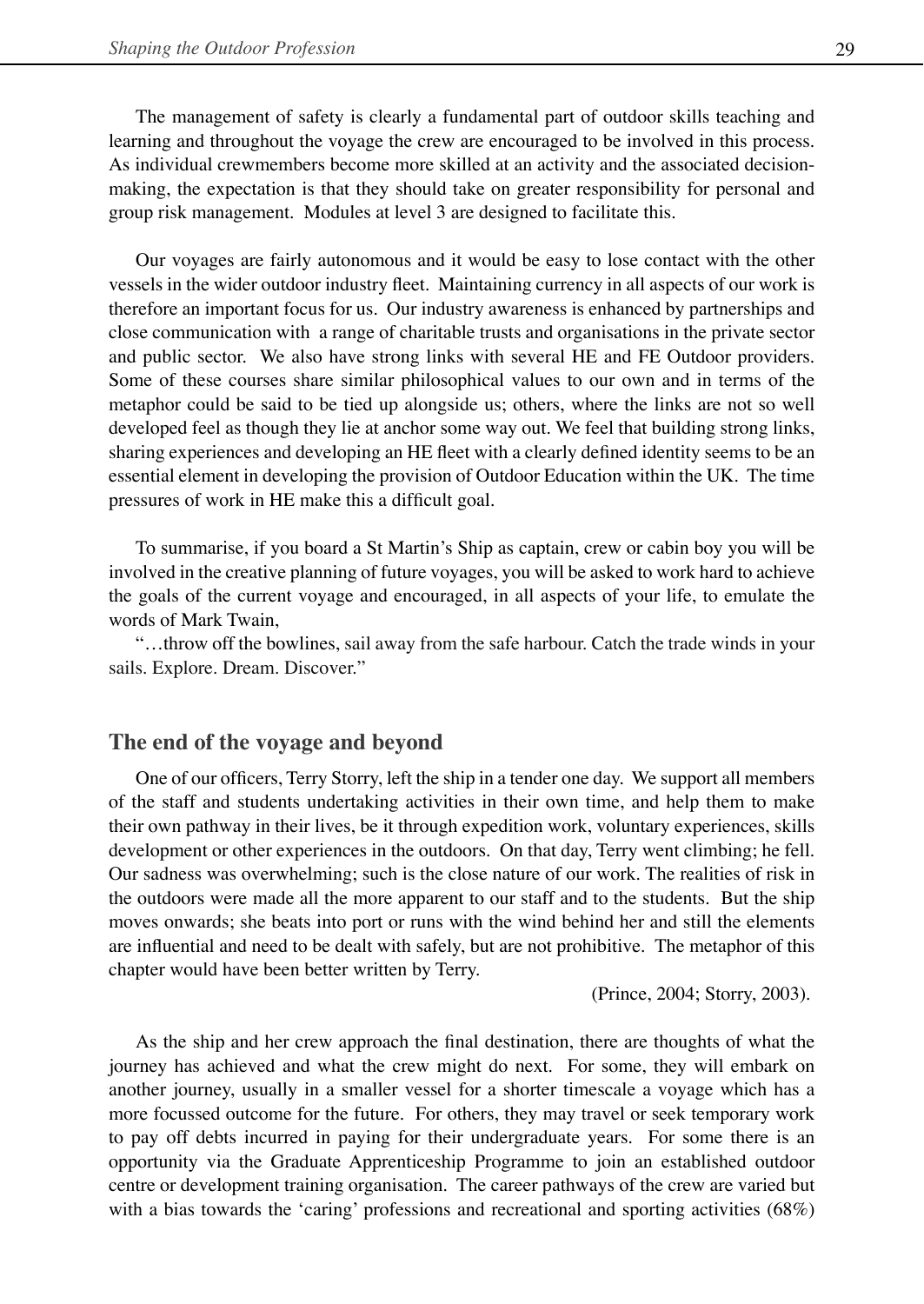(Prince, in press) The decisions the crew will make in the future are usually based on values, interest and aspiration rather than on salary or career. The crew may not be heading for a high salary unless they move away from working with boats into law enforcement or viticulture but within five years, the evidence is that they will be satisfied with their pathway (Prince, 2005).

The ships complement have seen a change during the voyage. The crew has developed good personal and process skills. They are flexible, have initiative and enthusiasm; they can lead, make judgements and decisions and work in groups; they have matured. All these skills are seen as essential for their future pathways.

Developments continue on board the other ships in the St Martin's fleet. There will be a first cohort of graduates from the Foundation Degree in Outdoor Studies (FdA) in 2006 – a vocational degree, developed in partnership with The Outward Bound Trust. A new course (BA) in Adventure Recreation Management will provide for those seeking more of a business and management role in the future. The Graduate Apprenticeship Programme and MA in Development Training will attract some of our own undergraduate crew in the future, and others from the outdoor industry who are seeking high quality postgraduate provision. Outdoor industry representatives, current crew and recent graduates are involved in course development and curriculum organisation over the whole fleet.

The voyage has produced individuals whose eyes have been opened to the possibilities beyond the horizon. They are environmentally conscious and have at least a basic technical competence in a range of skills. Moreover, through a wide range of expectation to arrive at the final port, they have good interpersonal skills and can ʻarticulate their professionalism'.

The fleet of ships in this class has weathered many storms and will, no doubt, weather many more. It may mirror a sine curve with the lows of accidents, a narrowing National Curriculum and increasing litigation but may be balanced by the Excellence and Enjoyment initiative in schools (Department for Education and Skills, 2003), Summer Initiative Scheme, outdoor education in terms of health related fitness, increasing environmental consciousness of the population and the need to live sustainably.

We have a strong anchor at St Martin's College, founded on the beliefs of the initiators of Outdoor Education at Charlotte Mason in Ambleside. We are continually re-fitting parts of our ship to meet the demands of the environment. Many of our crew are in key positions in the outdoor industry, influencing the direction of outdoor learning and the lives of young people. We will strive to maintain our excellence as awarded in a QAA review in 2001, even when the number of officers decrease for a bigger crew and the resources to support the voyages continues to decrease.

The student experience, and particularly the maturation of the individual, is central to our vision (St Martins College, 2004) and we see the provision of appropriate modes of study as important. St Martin's College will also seek to provide a focus of enhanced international and European engagement. We will augment our own research and consultancy in response to industry needs and also in liaison with other HEI's.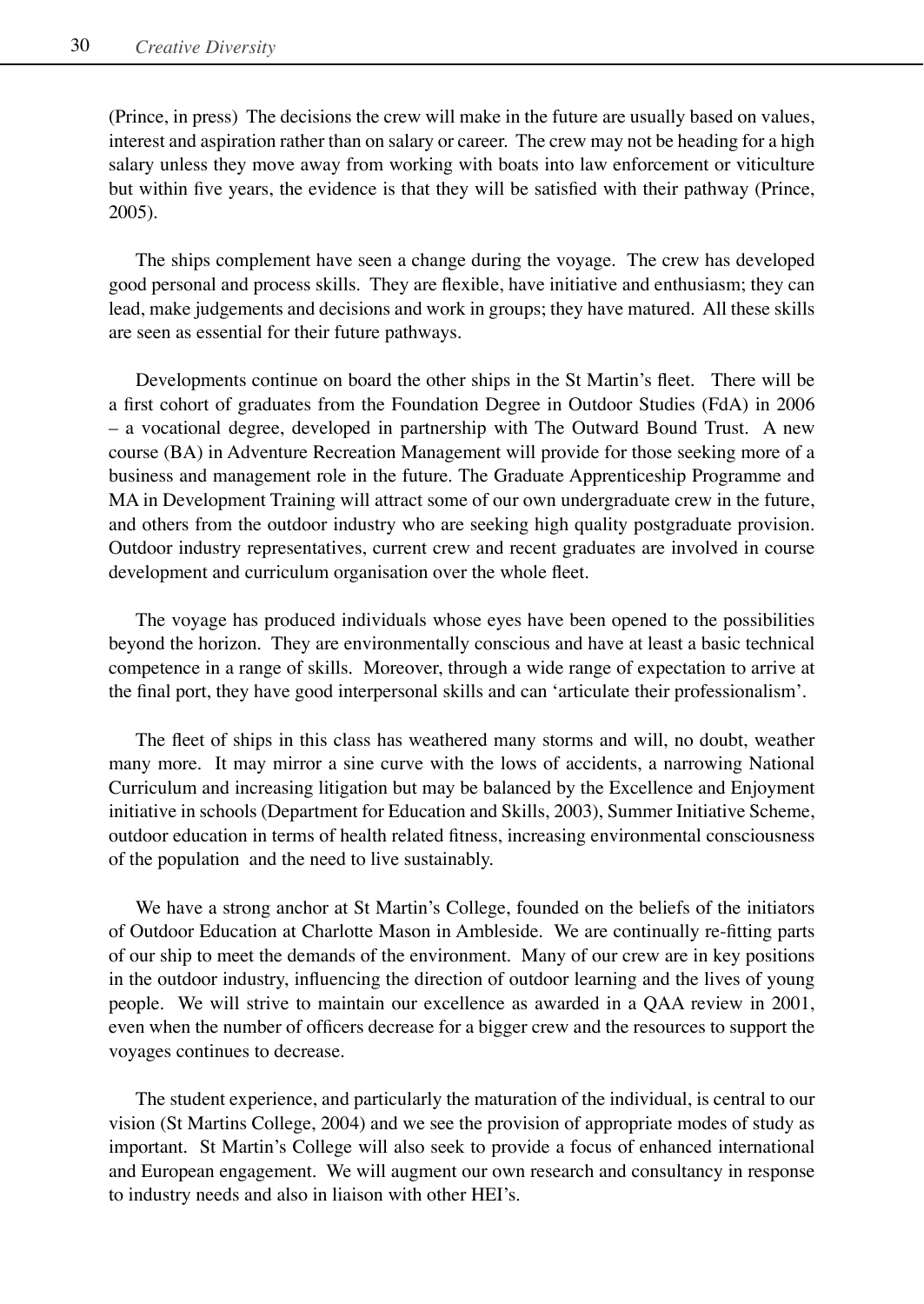What we are trying to achieve through our portfolio at St Martin's is to:

- build undergraduate and postgraduate courses in Outdoor Studies and Development Training which are distinctive and unique;
- **develop and build on a long history of excellence in Outdoor Education at** Ambleside;
- continue the philosophical aims of Colin Mortlock which underpinned those early courses at Ambleside through a more open, questioning, self-reflective process rather than through a prescriptive philosophical structure;
- develop the core threads of speaking and listening skills, critical thinking skills and the ability to be self-reflective;
- offer uniqueness and distinctiveness through radical and different approaches to teaching and learning, such as through the use of metaphor in this chapter;
- offer opportunities for students to explore pathways to match with their own interests, needs and aspirations;
- enable graduates to progress to key positions in the outdoor industry;
- undertake research and consultancy to meet the needs of the outdoor industry in its widest context.

Our vision is for a Centre of Excellence in Outdoor Studies, responding to the needs of stakeholders, partners, employers, students, graduates, professional bodies and the outdoor industry in workforce development. This will be through increased provision of courses integrating the practical and academic at all levels including Masters Level and through professional training and development, evaluation and reflection, and knowledge transfer.

# **References**

Dearing, R. (1997) *Higher Education in the Learning Society*. Norwich: HMSO.

- Department for Education and Skills. (2003). *Excellence and Enjoyment: A strategy for primary schools*. Nottingham: DfES.
- Gibbs, G. (1992a) *Improving the Quality of Student Learning*. Bristol: Technical and Education Services.
- Gibbs, G. (1992b) *Discussion With More Students*. Oxford: Oxford Polytechnic.
- Higgins, P. (2002) Outdoor Education in Scotland. *Journal of Adventure Education and Outdoor Learning,* 2(2), 149-168.
- Higgins, P. (2003) Outdoor Education in the UK: A journey with an uncertain destination? In B. Humberstone, H. Brown & K. Richards (Eds.), *Whose Journeys? The Outdoors and Adventure as Social and Cultural Phenomena*. Barrow-in- Furness: Institute for Outdoor Learning.
- Lemmey, R. (1999) The Scope for Provision of Outdoor Education in Primary Schools - An English Case Study. In P. Higgins & B. Humberstone (Eds.), *Zeitschrift Fur Erlebnispadagogik*. Luneburg: Institut fur Erlebnispadagogik.
- Martin, A., Franc, D., & Zounkova, D. (2004) *Outdoor and Experiential Learning: An Holistic and Creative Approach to Programme Design*. Bodmin: MPG Books.
- Mortlock, C. (1984) *The Adventure Alternative*. Milnthorpe: Cicerone.